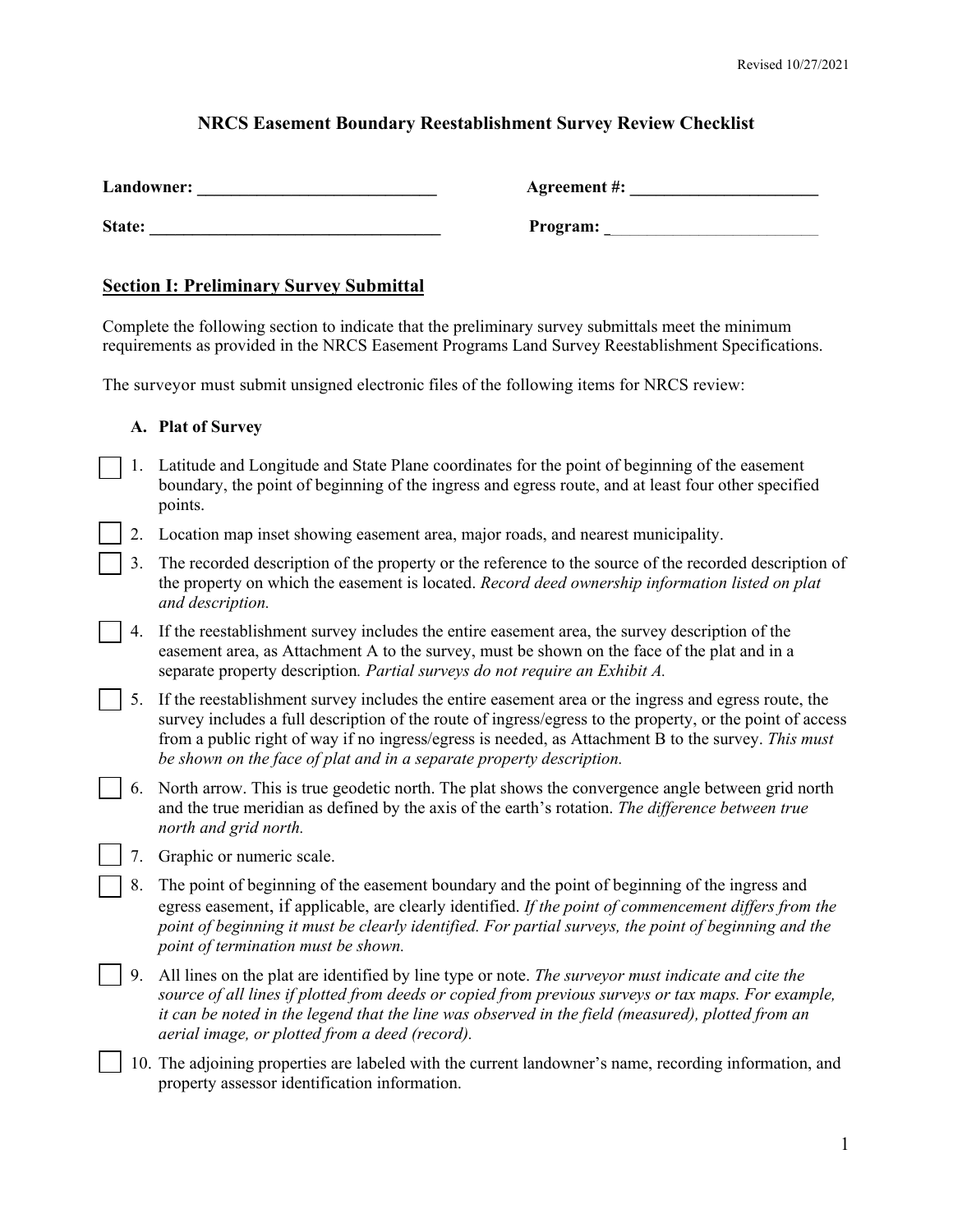11. State, county, and municipal boundaries that impact the easement area or ingress and egress routes are shown and labeled.

12. The direction of all courses, shown in bearings (degrees, minutes, and seconds) to the whole second, and the distances of all courses, shown to hundredths of feet. *Course tables may be used on the plat. All data will be referenced to the appropriate State Plane Coordinate System, use the NSRS U.S. Survey Foot, and have a basis of bearing to grid north of the appropriate State Plane Coordinate System.*

13. The central angles, length of curves, degree of curvature, radii, and the length and bearing of the long chords from the point of curvatures to the point of tangencies for each curve along the boundary line. *Curves should be noted on the survey plat as either simple curves, compound curves, or spiral curves (also note if they are railroad or highway curves). Curve tables may be used on the plat.*

- 14. Scale factor and geoid used for State Plane coordinate values and a note stating what portion of the survey was performed using GPS equipment, the precision of work in relative positional accuracy, and how GPS data was determined. *The type of GPS equipment used (model number, manufacturer, and type of frequency) and type of GPS survey preformed (static, RTK, adjusted RTK, etc.) are included.*
- 15. Monuments identified as found, along with a description of the monument and its accessories (if applicable). *This is in reference to specific monument type and size and the condition in which it was found (e.g. disturbed, buried, or leaning).* **Setting monuments and marking the lines for the easement area is not included in Phase I.**

16. If the reestablishment survey includes the entire easement area, the area of the surveyed easement is reported. *Net easement area computed to the nearest 100th of an acre.*

17. Observed evidence of possession, occupation, or use by others on the property or across any boundary lines of the property. *If nothing is shown the surveyor should include a note on the face of the plat stating that there is no observed evidence of possession, occupation, or use by others.*

18. Major topographical features that cross or affect the property line(s), such as highways, roads, field roads, railroads, trails, streams, creeks, and rivers. *If nothing is shown, the surveyor should include a note on the face of the plat stating that there are no major topographical features that cross the property line. Riparian actions such as avulsions, accretions, or erosions are accurately reflected.*

- 19. Recorded encumbrances, rights of way, or other easements as listed in the preliminary title commitment or found when researching deeds for the adjoining properties. If these are plottable they must be shown and listed on the face of the plat. *If nothing is shown, the surveyor should include a note stating that no recorded encumbrances impact the easement or ingress/egress route.*
- 20. Observed and field-located evidence of any easements, utilities, or infrastructure not addressed in recorded documents. *If nothing is shown, the surveyor should include a note on the face of the plat stating that there is no observed evidence of easements, utilities, or infrastructure not addressed in recorded documents.*
- 21. Sufficient data, diagrams, maps, and survey ties to corners to indicate that the location of the boundaries and corners of the property were correctly surveyed and located.
- 22. If applicable, sufficient diagrams to show that the PLSS section or sections were properly considered and subdivided to locate the appropriate PLSS aliquot parts and PLSS lots.
- 23. Name, registration number, address, and phone number of the professional land surveyor in responsible charge of the survey.
- 24. Client name.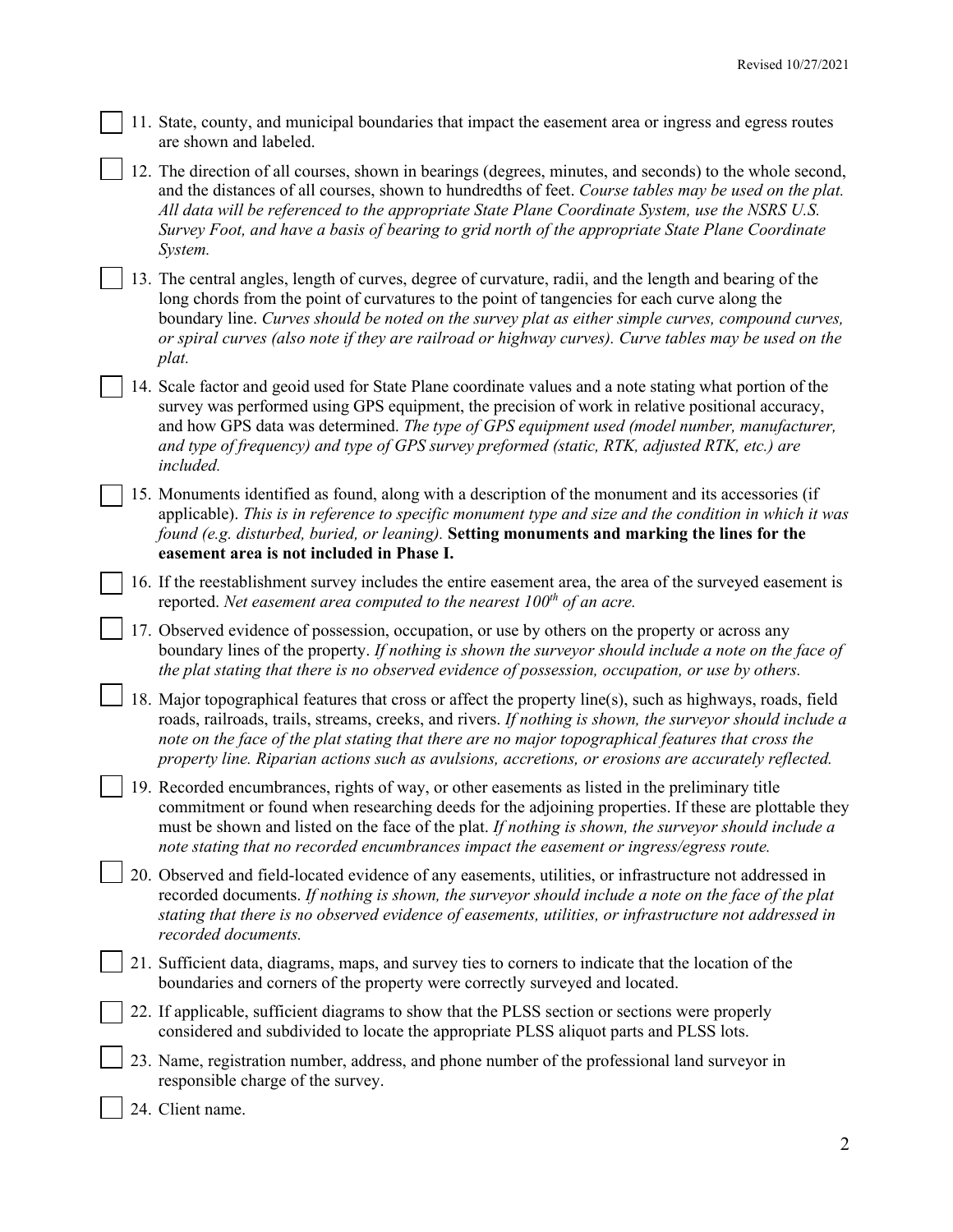25. Date survey completed.

- 26. Title block in lower right-hand corner of plat to include NRCS easement agreement name and number and the total acres in the easement area.
- 27. The plat is titled "Plat of Boundary Reestablishment Survey of NRCS Conservation Easement, NRCS Agreement Number: [XX-XXXX-XX-XXXXX] on lands of [landowner name] prepared for USDA-Natural Resources Conservation Service."
- 28. Certification. The following statement is included on each plat: "THIS IS TO CERTIFY THAT THIS SURVEY, DONE BY THE UNDERSIGNED, WAS DONE ON THE GROUND IN ACCORDANCE WITH THE MOST RECENT MINIMUM STANDARDS FOR PROPERTY BOUNDARY SURVEYS AS SET FORTH BY THE **[insert name of State agency responsible for licensing surveyors]**. THE ACCURACY AND POSITION TOLERANCE ARE ALSO IN ACCORDANCE WITH RURAL SURVEYS AND HAS BEEN MADE IN STRICT CONFORMITY WITH THE NATURAL RESOURCES CONSERVATION SERVICE EASEMENT PROGRAMS LAND SURVEY SPECIFICATIONS."

## **B. Descriptions (easement area and ingress and egress route)**

If the reestablishment survey includes the entire easement area, legal descriptions of the easement area and ingress and egress routes, as depicted on the surveyor's plat, must include the following and be attached as Exhibit A and B to the plat:

- 1. A clear statement of the relationship between the described property and the survey control or the basis of the unique location.
	- 2. The basis of bearings. *This should reference the State Plane Coordinate System*
- 3. Metes and bounds descriptions that include bearings or azimuths and distances related to the horizontal measurement at the mean ground elevation for the line above sea level. *The description must traverse the exterior of the easement area and/or ingress/egress to allow for computation and mathematical closure and acreage.*
- 4. Citations to the recording information or other identifying documentation for any maps, plats, or other documents referenced. *This would be the reference to the deed of ownership and any other pertinent documents.*
- 5. Detailed description of any natural or artificial monuments referenced. *This is in reference to specific monument type and size.* **Setting monuments and marking the lines for the easement area is not included in Phase I.** 
	- 6. Total acreage in easement area.
	- 7. The description is titled "Description of Boundary Reestablishment Survey NRCS Conservation Easement, NRCS Agreement Number: [XX-XXXX-XX-XXXXX] on lands of [landowner name] prepared for USDA-Natural Resources Conservation Service."

## **C. Computer-generated tabulation of bearings**

1. A computer-generated tabulation of bearings, distances, and coordinates, with closure statement, that represents the boundary of surveyed easements and/or ingress and egress routes. *The closure statement must indicate that the cited bearings, distances, and easement area meet applicable state standards for survey closure accuracies. For partial surveys the surveyor must provide a tabulation*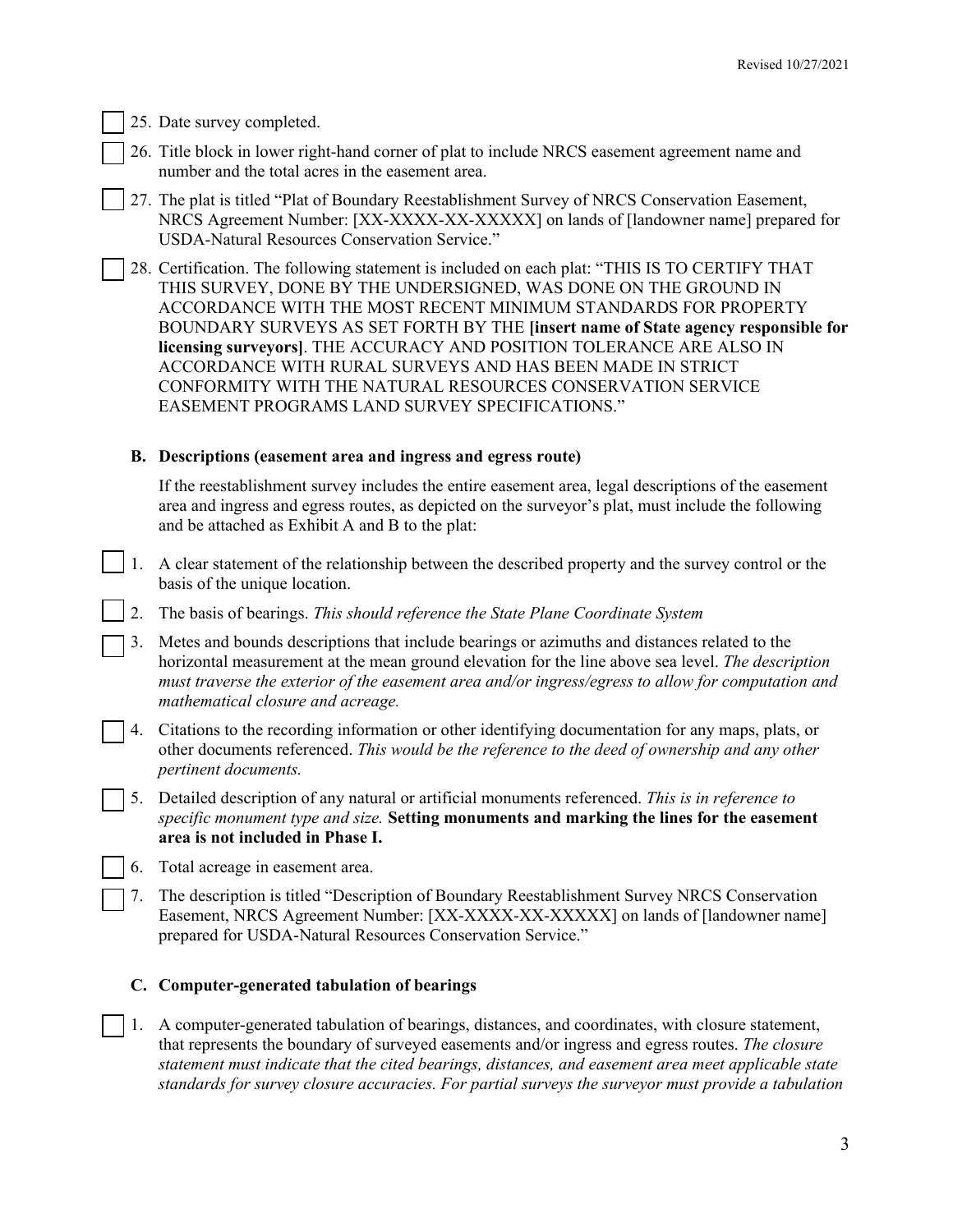*of bearings from the point of beginning of the survey to the point of termination, beginning with the coordinates for the point of beginning and following the courses surveyed.*

2. The survey plat, legal description, and tabulation of bearings all consistently traverse the perimeter of the easement area, ingress and egress routes, or the portion of the easement being surveyed, in the same direction, with all courses and distances having the same starting and ending points.

### **D. Draft surveyor's report**

1. The surveyor's report contains a narrative description of the method used to locate points and the theory of location applied in formulating the opinions as to the probable location of the boundaries and corners of the property. *This is a narrative of how the surveyor determined the property boundaries and the positions of the monuments.*

#### **E. Shapefiles**

- 1. Separate polygon shapefiles of the easement area and ingress and egress route with all points projected into the appropriate State Plane Coordinate System in .shp, .dbf, or .shx format.
- 2. Each polygon should have the following attributes:
	- NRCS Agreement Number: XX-XXXX-XX-XXXXX
	- Easement area in acres (value to the hundredth of an acre)
	- The method of data capture (RTK/GPS, field traverse, etc.)
- 3. Each polygon should have the following metadata:
	- Date generated
	- Software and version used to generate file
	- **Brief description of process used to generate files**
	- Provide ESRI ARC Info export/Info export (.e00) or shapefile (.shp, .dbf, .shx)
	- Clearly defined projection.

#### **Phase I Preliminary Survey Submittal**

**Reviewer Notes** (for more space, see page 8) **–** 

Reviewed by

| Date |  |  |  |  |  |  |
|------|--|--|--|--|--|--|
|      |  |  |  |  |  |  |

NRCS Reviewer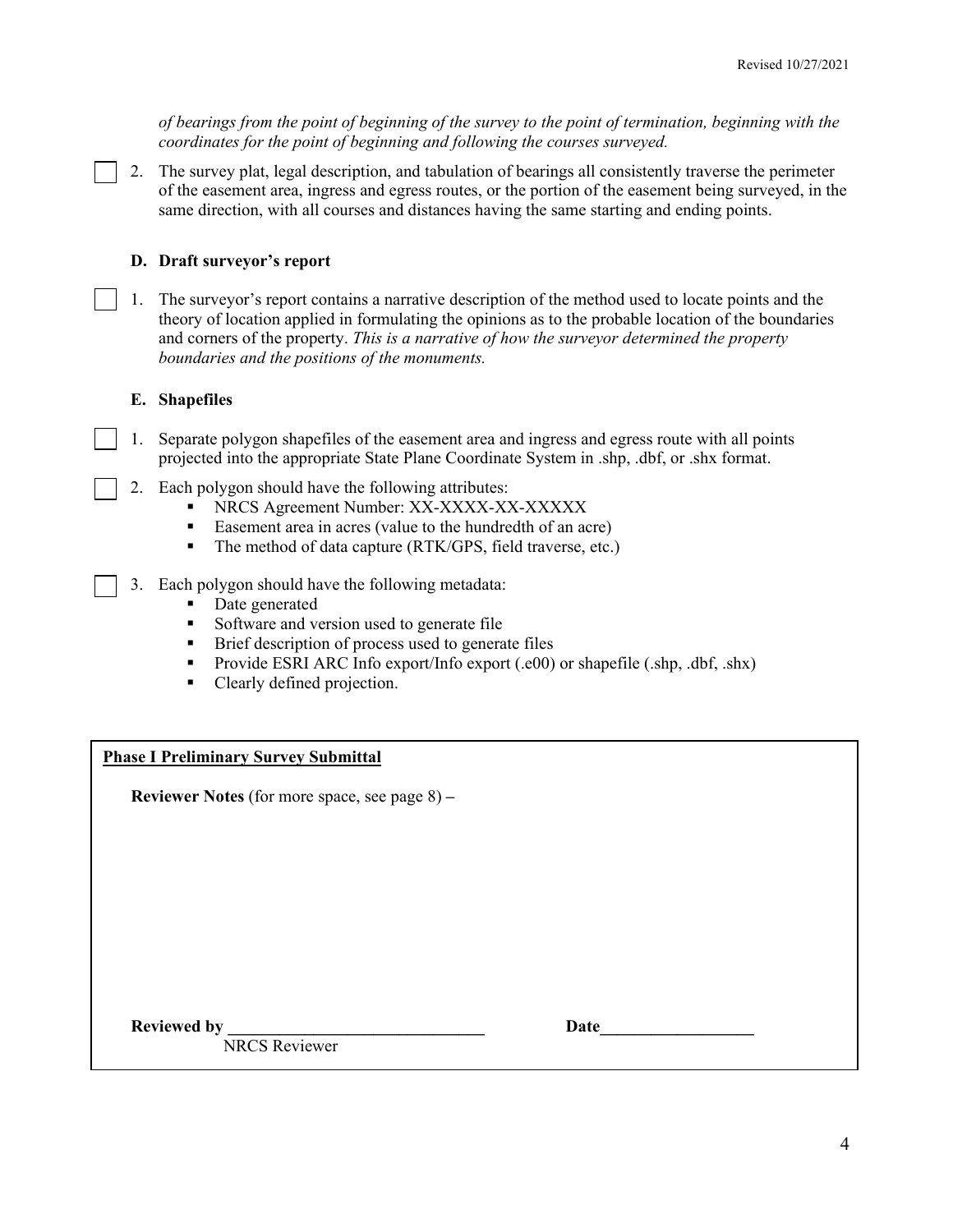| <b>Phase II Preliminary Survey Submittal</b>                                                                                                                                                                                                                                                                                        |  |  |  |  |  |  |  |
|-------------------------------------------------------------------------------------------------------------------------------------------------------------------------------------------------------------------------------------------------------------------------------------------------------------------------------------|--|--|--|--|--|--|--|
| If NRCS decides to proceed with Phase II of the reestablishment survey, the surveyor will complete<br>additional field work to set monuments and witness posts, and mark boundary lines. The surveyor will<br>submit revised unsigned preliminary survey submittals (in electronic format), reflecting the monumentation<br>as set. |  |  |  |  |  |  |  |
| The revised preliminary survey submittals must address the following:                                                                                                                                                                                                                                                               |  |  |  |  |  |  |  |
| All requirements for the Phase I Preliminary Survey Submittals have been met and approved.                                                                                                                                                                                                                                          |  |  |  |  |  |  |  |
| The surveyor revised the Phase I Preliminary Survey Submittal to reflect the monumentation as set<br>during the Phase II field work.                                                                                                                                                                                                |  |  |  |  |  |  |  |
| The plat includes new monuments set, along with a full description of the monument and its<br>3.<br>accessories (if applicable). This is in reference to specific monument type and size. New<br>monuments set must comply with Section F of the NRCS Easement Programs Land Survey<br>Specifications.                              |  |  |  |  |  |  |  |
| If the reestablishment survey includes the entire easement area, the easement boundary description<br>4.<br>is updated to include new monuments set.                                                                                                                                                                                |  |  |  |  |  |  |  |
| If the reestablishment survey includes the ingress and egress route, the description is updated to<br>include new monuments set.                                                                                                                                                                                                    |  |  |  |  |  |  |  |
| <b>Reviewer Notes</b> (for more space, see page 8) –                                                                                                                                                                                                                                                                                |  |  |  |  |  |  |  |
|                                                                                                                                                                                                                                                                                                                                     |  |  |  |  |  |  |  |
| <b>Reviewed by</b><br>NRCS Reviewer<br>Date                                                                                                                                                                                                                                                                                         |  |  |  |  |  |  |  |
|                                                                                                                                                                                                                                                                                                                                     |  |  |  |  |  |  |  |

## **Section II: Final Deliverables**

Complete the following section to indicate that the final deliverables meet the minimum requirements as provided in the NRCS Easement Programs Land Survey Reestablishment Specifications.

Final deliverables for Phase I of the reestablishment survey are only required if NRCS decides to stop at Phase I.

The surveyor must submit the following items for NRCS review:

## **A. General**

- 1. All requirements for the Preliminary Survey Submittals have been met and approved.
- 2. The surveyor's seal is affixed to the survey plat, signed and dated by the surveyor.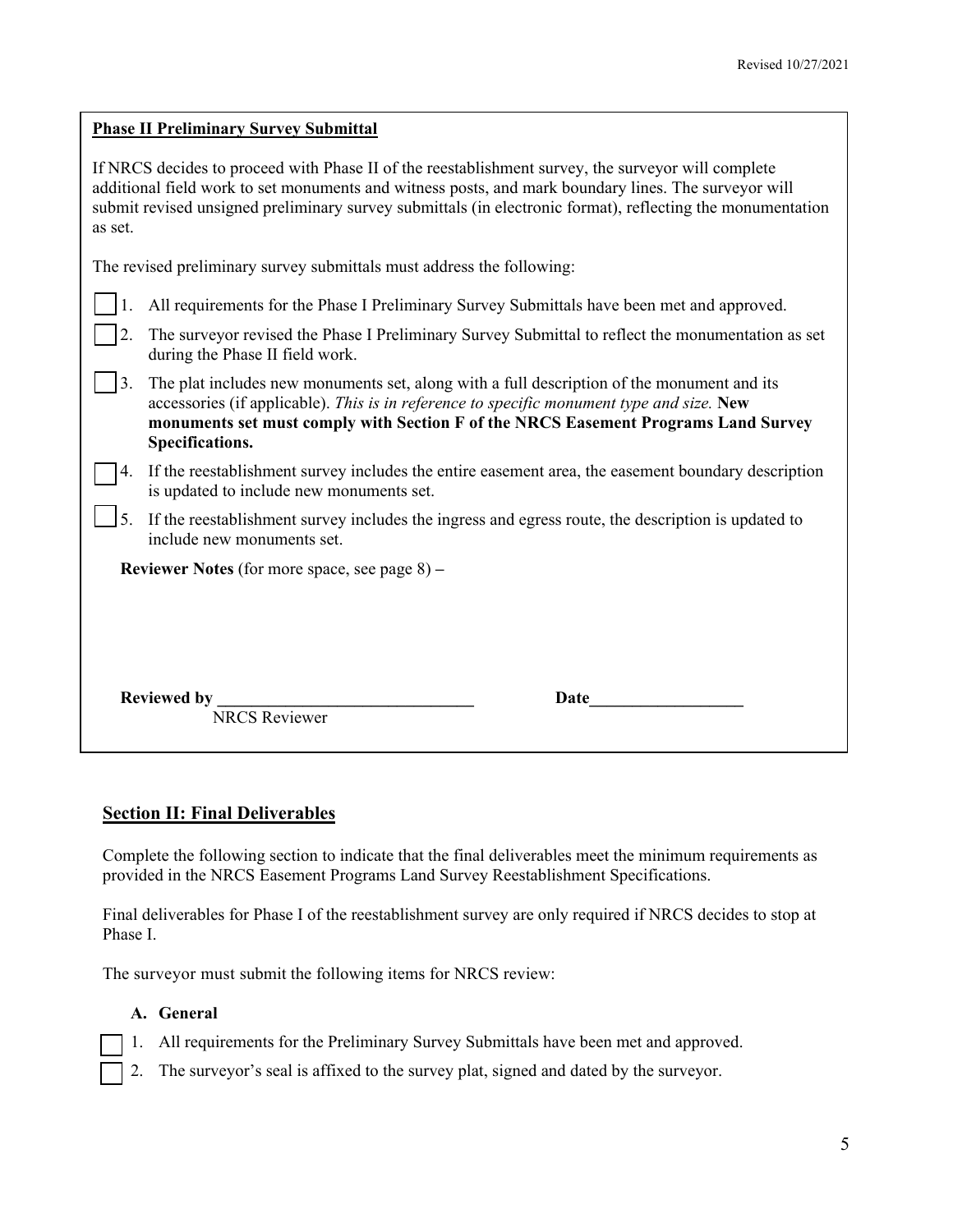## **B. Hardcopies**

- 1. Five copies of the original completed survey plats with surveyor's seal and signature. Required plat size: 24 inches by 36 inches. *The surveyor must ascertain any particular recording requirements of the register of deeds in the county where the survey area is located. If the size of plat required for recording differs from 24" x 36", the surveyor must furnish plat maps of proper size for recording in addition to the NRCS-required size. Where multiple sheets are produced, the surveyor should produce an index sheet showing entire survey area. Lettering must be large enough that it will remain legible after plat is reduced to the size required for recording.*
- 2. Five reduced sized copies of the survey plat with required seal and signature. Required size: 11 inches by 17 inches
- 3. If the reestablishment survey includes the entire easement area or ingress and egress route, five copies of the legal descriptions of the easement area and ingress and egress route depicted on the plat with required seal and signature.
- 4. Five copies of a computer-generated tabulation of bearings, distances, and coordinates around the easement area, or the surveyed portion of the easement area.
- 5. In PLSS States, legible copies of the most recent GLO/BLM survey plat and field notes, or the GLO/BLM resurvey plat and field notes for the surveyed sections or portions of sections in which the easement area is located if used for this re-survey.
- 6. A surveyor's report containing a narrative description of the method used to locate points and the theory of location applied in formulating the opinions as to the probable location of the boundaries and corners of the property.

## **C. Electronic files:**

Compact disc containing an electronic copy of the following (all files must reference the NRCS Agreement Number):

- 1. AutoCAD (version 2009) file of the survey. The .dwg file is georeferenced to the appropriate State Plane Coordinate System and geodetic model, referenced to the NSRS U.S. Survey Foot, and have a basis of bearing to grid north of the appropriate State Plane Coordinate System. The perimeter of the easement area and the ingress and egress routes should be attributed as a separate and extractable polyline layer or polygon feature of the drawing for conversion to a Geographic Information System (GIS).
- 2. Separate polygon shapefiles of the easement area and ingress and egress route with all points projected into the appropriate State Plane Coordinate System and geodetic model in .shp, .dbf or .shx file format.
- 3. PDF file of the final plat with required seal and signature. Combine multiple sheets into a single PDF document.
- 4. If the reestablishment survey includes the entire easement area, PDF files of legal descriptions of the easement area and ingress and egress routes with required seal and signature.
- 5. PDF file of computer-generated tabulation of bearings, distances, and coordinates around the easement area.
- 6. If the reestablishment survey includes the entire easement area, MS Word or text document containing the easement boundary descriptions and descriptions of the ingress and egress route.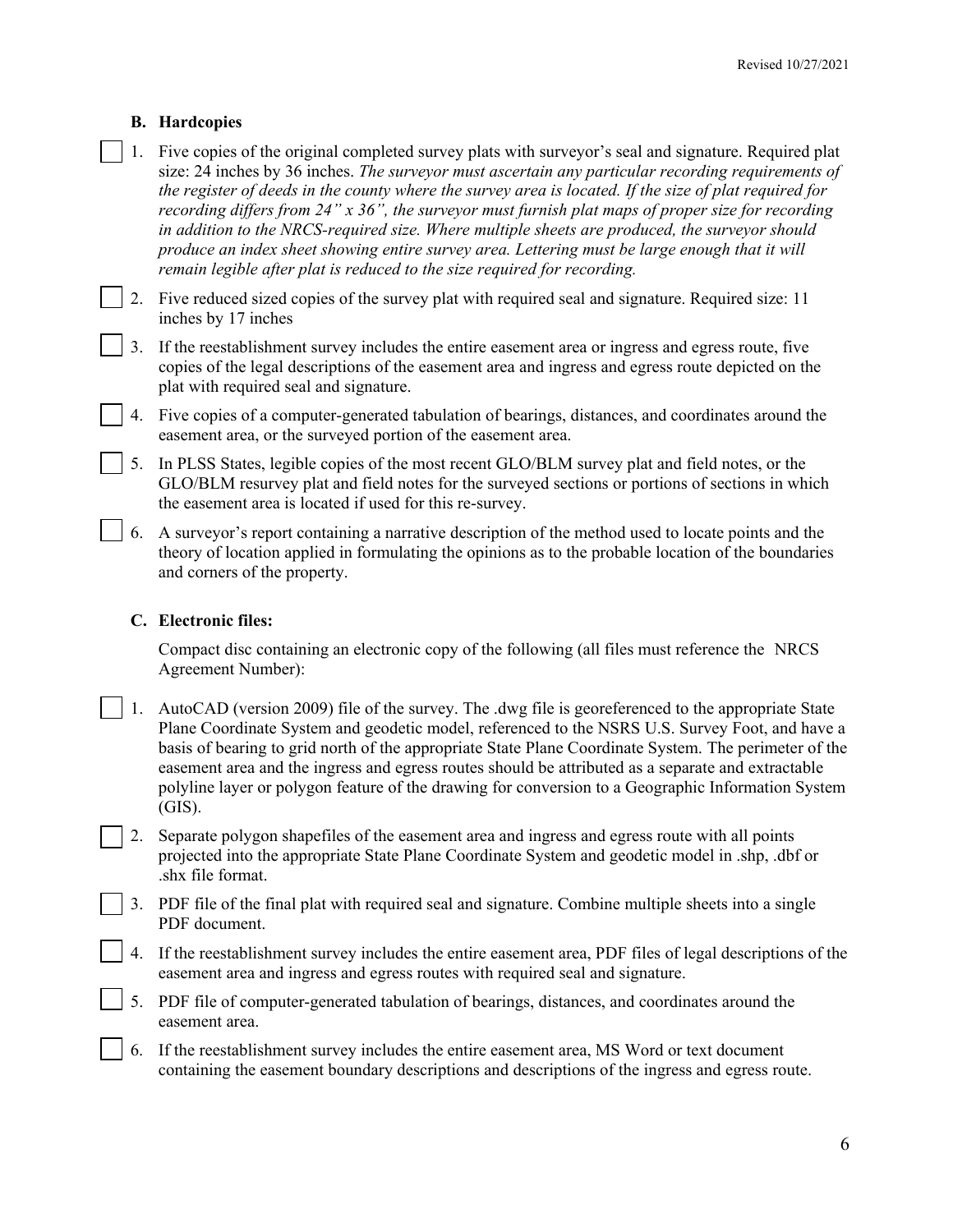# **Phase I Final Deliverables**

Final deliverables for Phase I of the reestablishment survey are not required if NRCS decides to proceed with Phase II.

**Reviewer Notes–** 

NRCS Reviewer

**Reviewed by \_\_\_\_\_\_\_\_\_\_\_\_\_\_\_\_\_\_\_\_\_\_\_\_\_\_\_\_\_\_ Date\_\_\_\_\_\_\_\_\_\_\_\_\_\_\_\_\_\_** 

**Phase II Final Deliverables** 

**Reviewer Notes –** 

**Reviewed by \_\_\_\_\_\_\_\_\_\_\_\_\_\_\_\_\_\_\_\_\_\_\_\_\_\_\_\_\_\_ Date\_\_\_\_\_\_\_\_\_\_\_\_\_\_\_\_\_\_** 

NRCS Reviewer